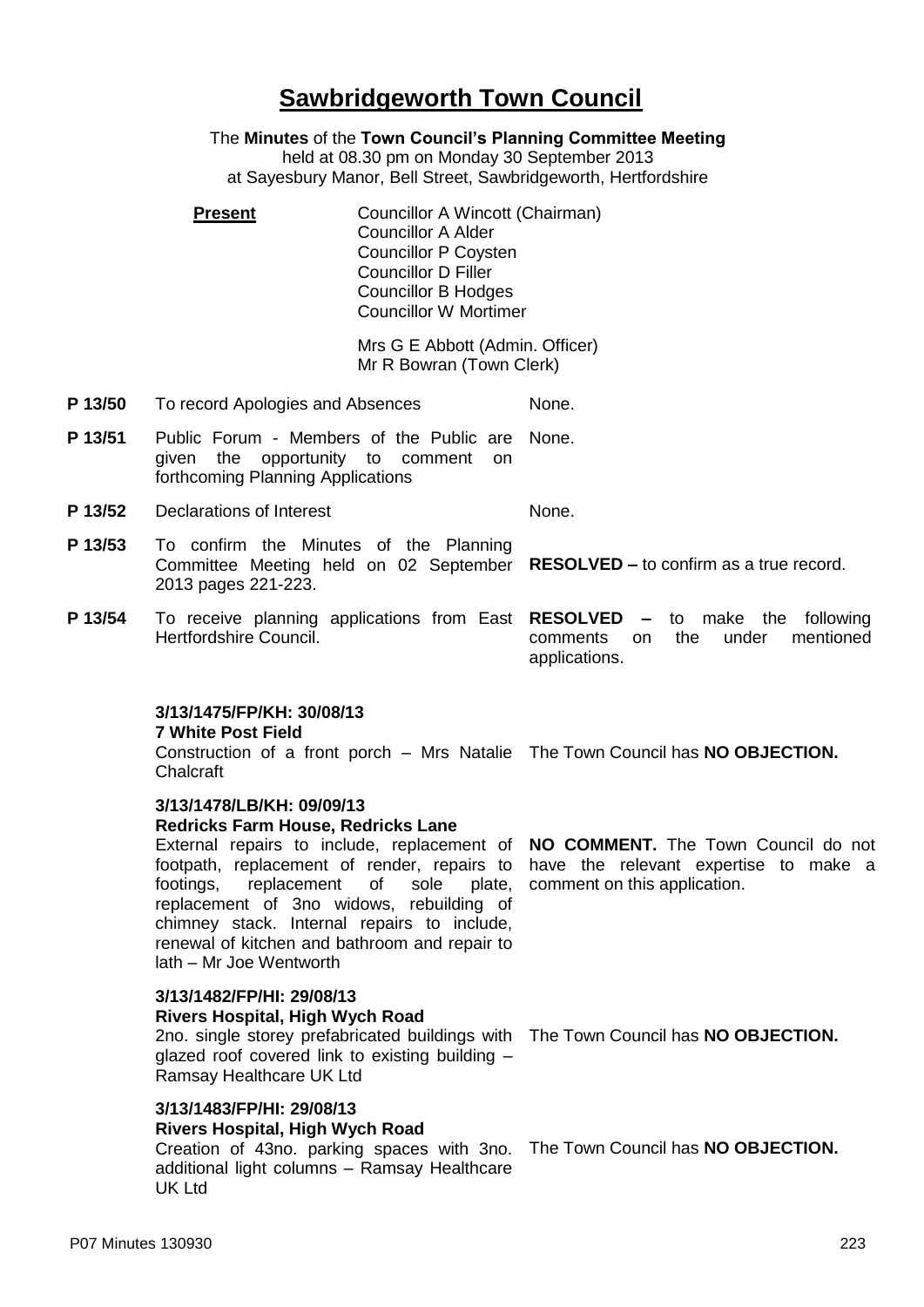|                    | <b>Spring Cottage, 23 Vantorts Road</b><br>Repairs to roof, remove flowerbed and repair NO COMMENT. The Town Council do not<br>brickwork, damp proof front wall and re-plaster,<br>cut out brickwork below sole plate to kitchen<br>party wall and install new DPC, add film to<br>ground floor front windows, new electricity<br>consumer board - Mrs Nicola Goodwin |                           | have the relevant expertise to make a<br>comment on this application. |
|--------------------|-----------------------------------------------------------------------------------------------------------------------------------------------------------------------------------------------------------------------------------------------------------------------------------------------------------------------------------------------------------------------|---------------------------|-----------------------------------------------------------------------|
|                    | 3/13/1562/FP/MP: 13/09/13<br><b>17 Bell Street</b><br>Change of use of double garage to bedsit and The Town Council has <b>NO OBJECTION.</b><br>garage - Mr William Cunliffe                                                                                                                                                                                          |                           |                                                                       |
|                    | 3/13/1567/FP/FM: 06/09/13<br><b>Sawbridgeworth Football Club, Crofters</b><br>Replacement 15m mast complete with 3 The Town Council has NO OBJECTION.<br>antennas & 3 dish antennas. Removal of 2<br>existing radio equipment cabinets<br>and<br>replacement with 3 cabinets. Enlargement of<br>compound with the erection of 1.8m chain link<br>fence - Vodafone Ltd |                           |                                                                       |
|                    | 3/13/1608/FP/MP: 13/09/13<br>16 Elmwood<br>Single storey side extension - Mrs Sandra The Town Council has NO OBJECTION.<br>Figg                                                                                                                                                                                                                                       |                           |                                                                       |
| P 13/55            | To receive any late Planning Applications None.<br>received following the publication of this<br>Agenda.                                                                                                                                                                                                                                                              |                           |                                                                       |
| P 13/56            | To note Planning Decisions received from East NOTED: the report on planning application<br>Hertfordshire Council.<br>decisions now received.                                                                                                                                                                                                                          |                           |                                                                       |
|                    | 3/13/0596/FP<br>19 Honeymeade<br>Single storey front, two storey side and single storey (No Objection)<br>rear extension                                                                                                                                                                                                                                              |                           | <b>Granted</b>                                                        |
|                    | 3/13/1108/FP<br><b>Blenheim House, 23 Knight Street</b><br>New gable end and two storey extension to south<br>elevation, new bay window to west elevation,<br>steeper pitched roof to provide living accommodation<br>in loft and render dwelling                                                                                                                     | Granted<br>(No Objection) |                                                                       |
|                    | 3/13/1111/FP<br>21 Knight Street<br>Construction of 1 no. three bed and 1 no. 4 bed two<br>storey dwellings, detached garage and access                                                                                                                                                                                                                               |                           | <b>Granted</b><br>(Object)                                            |
|                    | 3/13/1112/LC<br>21 Knight Street<br>Demolition of the existing dwelling                                                                                                                                                                                                                                                                                               |                           | Granted<br>(Object)                                                   |
| P07 Minutes 130930 |                                                                                                                                                                                                                                                                                                                                                                       |                           | 224                                                                   |

Single storey front infill extension – Mr & Mrs The Town Council has **NO OBJECTION.**

**3/13/1525/FP/KH: 30/08/13**

**3/13/1536/LB/SE:12/09/13**

**54 Elmwood**

Cook